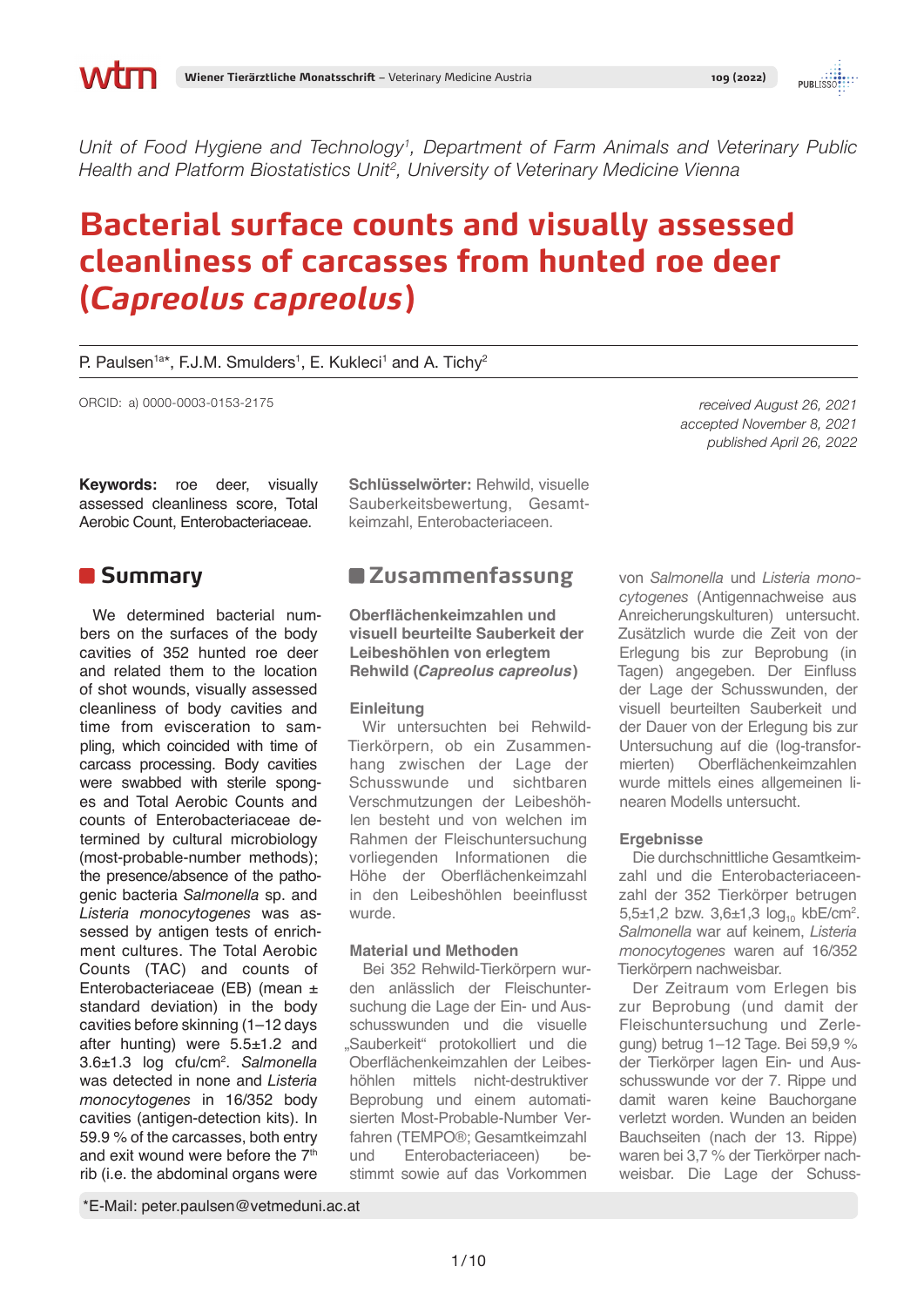not inflicted). We found perforation of both flanks in 3.7 % of the carcasses. The categorization according to the location of shot wounds was significantly associated with the level of the visually assessed cleanliness of body cavities. The TAC and counts of EB increased significantly with increasing number of days from killing to sampling. The association of TAC with visible contamination of body cavities with gastric or faecal matter was less strong. The finding confirms that the number of days between evisceration and processing of the carcass has a major impact on the bacterial contamination of roe deer carcasses.

**Abbreviations:** AGHE = approved game handling establishment;  $ctu =$  colony-forming-units;  $EB =$  Enterobacteriaceae;  $KbE =$  koloniebildende Einheiten; LM = General Linear Model; MKTT = Müller-Kauffmann-tetrathionate; MPN = most-probable-number; RVS = Rappaport-Vassiliadis-soy-peptone; TAC = Total Aerobic Count(s)

# **Introduction**

Meat from wild game is traditionally processed and consumed in many countries. Besides subsistency hunting, venison production can be a sideline of the active management of wild animals that interfere with agriculture, yielding a sustainably produced food with a favourable chemical composition (Hoffman & Wiklund 2006; Hoffman & Cawthorn 2012). The European Union had no regulatory framework for placing meat from wild game on the market until 1992. In 2004, the legislation was merged with that for meat from domestic species (EC 2004a,b) and was recently updated with regard to meat inspection (EU 2019). It lays down elementary hygiene requirements and the actions and precautions to be taken by hunters and so-called "trained persons" to ensure that food safety is not compromised when the carcass is delivered to approved game-handling establishments (AGHEs).

Besides the detection of animals affected by diseases, the prevention and control of contamination of meat with foreign matter and bacteria is of paramount importance. Contamination of meat surfaces can occur at various stages of the game meat chain, for example in killing (inexpert shot causing laceration of the stomach or intestines; Winkelmayer et al. 2005; Atanassova et al. 2008; Avagina et al. 2012) and evisceration (time from killing to evisceration; perforation of the gastrointestinal tract during evisceration; washing of body cavities; see Branciari et al. 2020). There are similar issues with the slaughter and processing of cattle, with the cleanliness of hides critical for hygienic skinning (Karhan et al. 2020). The extent of bacterial multiplication on meat surfaces can be influenced by the time to the onset of cold storage (Paulsen & Winkelmayer 2004) and the temperature and duration of cold storwunden war dabei signifikant mit der visuellen Sauberkeit der Leibeshöhlen assoziiert.

Die Höhe der Gesamtkeimzahl in Brust- und Bauchhöhle wurde statistisch signifikant von der Dauer vom Erlegen bis zur Untersuchung, und in geringerem Ausmaß vom Monat der Erlegung (höhere Keimzahlen im Oktober) und von der visuell beurteilten Sauberkeit der Leibeshöhlen bestimmt. Die Enterobacteriaceenzahlen wurden ebenfalls von der Dauer vom Erlegen bis zur Untersuchung, und in geringerem Ausmaß vom Monat der Erlegung beeinflusst.

### **Schlussfolgerung**

Die Ergebnisse zeigen, dass die Höhe der bakteriellen Kontamination von Rehwild-Tierkörpern nicht nur von den Bedingungen der Primärproduktion und damit der traditionellen Wildbrethygiene abhängig ist, sondern auch von der Dauer vom Ausweiden bis zur weiteren Bearbeitung.

age, as well as by intrinsic factors such as the ultimate pH of the meat (Lawrie & Ledward 2016).

Although various EU member states have Guides to Good Practice, the game meat chain is much less standardized than the production of beef, pork or poultry meat (Ramanzin et al. 2010). This should not prevent the game meat industry from establishing process hygiene criteria for game meat carcasses (Kennedy 2014) and venison cuts (Paulsen 2011) but the work requires a thorough analysis determine the steps of the game meat chain at which the microbiological quality can be significantly impaired.

We applied our previous conceptual framework (Paulsen & Schopf 2016), which is similar to that of Mirceta et al. (2017), although we did not observe the evisceration procedure. We collected information available at the point of routine meat inspection and related the data to the extent of bacterial contamination. The information included (1) data on the hunter´s declaration attached to the carcass (issued by the trained person) and (2) results of the inspection of the carcass, including visual assessment of the cleanliness of body cavities, pathology and location of shot wounds. Our aim was to elucidate the extent to which the various factors relate to the microbial contamination of the body cavities.

# **Materials and methods**

In the period from August to October 2015, we examined 352 carcasses of hunted roe deer in an approved game-handling establishment (AGHE). Carcasses had arrived eviscerated and in-fur and had been either supplied directly by hunters or collected from cooling rooms and transported in refrigerated trucks to the AGHE. All animals had undergone an initial examina-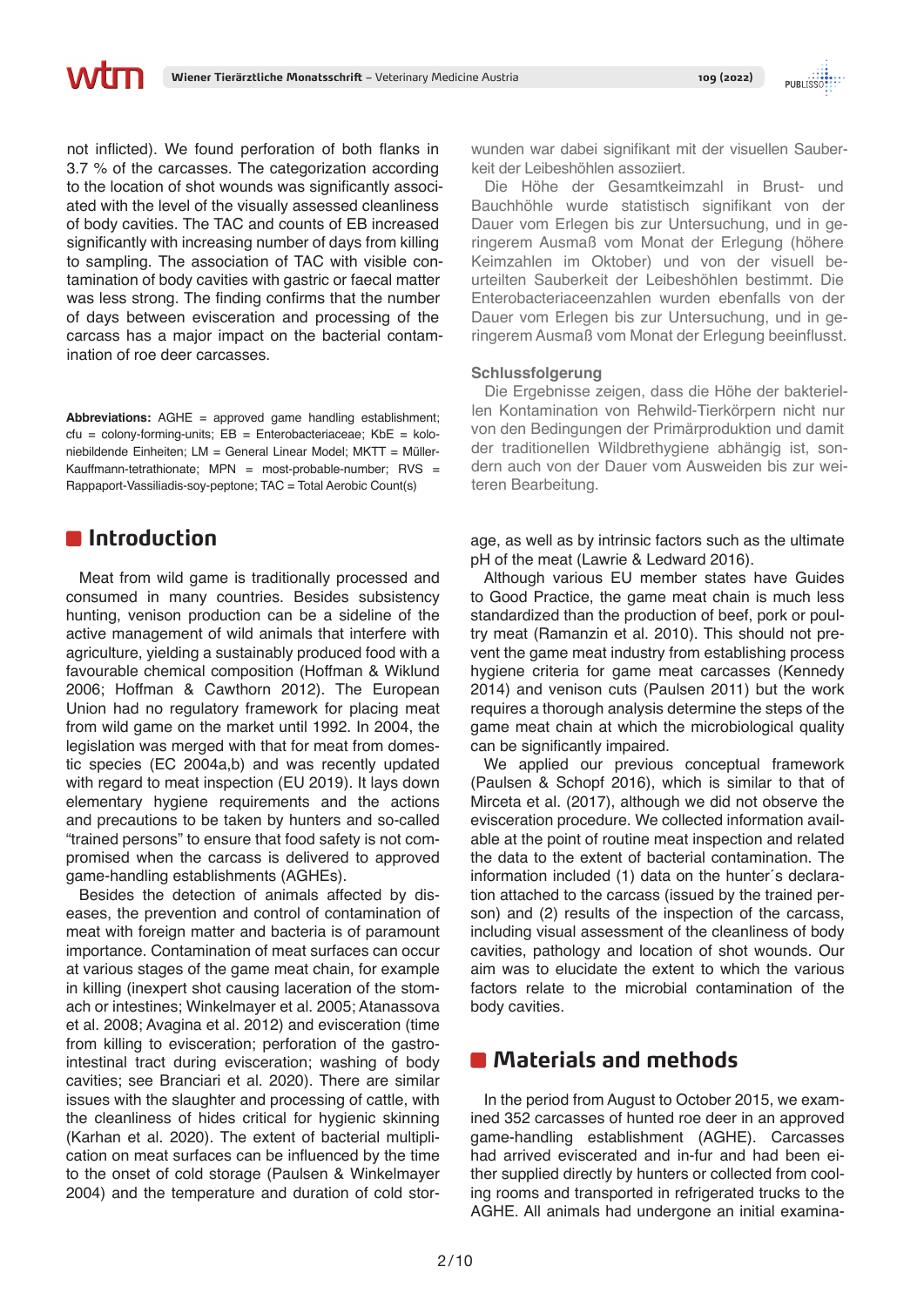tion by a trained person in accordance with Reg. (EC) No. 853/2004 (EC 2004a) and the certificates were attached to the carcasses. After arrival at the AGHE, carcasses were stored in cooling rooms at 2 °C for several days. During each visit (seven in total), all carcasses available in the cold storage rooms were examined.

We examined carcasses immediately before processing (i.e. skinning, meat inspection and cutting). To determine Total Aerobic Counts (TAC) and Enterobacteriaceae (EB), an area of 300– 600 cm2 of the central parts of thoracic and abdominal cavities was sampled with an abrasive polyurethane sponge (EZ-DRY-PUR; World Bioproducts, Woodinville, USA) moistened with sterile 0.85 % saline prior to use. The left and right abdominal and thoracic cavity (4 sampling sites per carcass) were sampled by swabbing an area of 75 cm<sup>2</sup> each for fawns or 150  $\text{cm}^2$  each in yearlings and adults. The areas were delineated by sterile PTFE templates and a fresh sponge was used for each sampling site. Sponges were placed in sterile stomach-

er bags and transported under refrigeration to the laboratory. Further processing was carried out within 8 hrs of sampling. 150 or 300 ml buffered peptone water was added to the four sponges and the mixture homogenized with a Stomacher 400 lab blender (60 strokes), so that 1 ml corresponded to 2  $\text{cm}^2$  of carcass surface (primary dilution). Serial dilutions were made and TAC and EB numbers analysed with the automated Tempo® device (biomerieux, Marcy l´Etoile, F) following validated protocols (Paulsen et al. 2006, 2008). The remaining volume of the primary dilution was divided into two fractions for a qualitative ("presence/absence") test for pathogenic bacteria. The first fraction was incubated at 35 °C for 18–24 hrs, then 0.1 and 1.0 ml of the culture were transferred to 10 ml of Rappaport-Vassiliadis-soypeptone (RVS) and Müller-Kauffmann-tetrathionate (MKTT) broth, respectively. After 6–7 hrs incubation at 42 °C (RVS) or 35 °C (MKTT), 1 ml of each culture was pipetted into 10 ml Mannose broth (biomerieux), which was then incubated at 42 °C for 18 hrs. Aliquots (1 ml) of each of the enrichments were combined and boiled at 100 °C for 15 min and the liquid was allowed to reach ambient temperature before being subjected to an immunological test to detect *Salmonella* antigens (VIDAS SLM; biomerieux). The second part of the primary dilution was used to detect *Listeria monocytogenes* (antigens). It was mixed with an equal volume of double-strength half-Fraser broth and further processed according to the manufacturer´s instructions for the VIDAS Listeria LMO2 test. Positive results were confirmed by culture according to the manufac-

**Tab. 1:** Tests and inspections performed on the roe deer carcasses and accompanying information / An den Rehwild-Tierkörpern vorgenommene Untersuchungen und Begleitinformationen

| Microbiological<br>tests                             | Swabbing of body<br>cavities (300-<br>$600 \text{ cm}^2$ ; only vis-<br>ually "clean" areas<br>swabbed) | <b>Enumeration of Total Aerobic</b><br>Count and Enterobacteriaceae;<br>detection of Salmonella and<br>Listeria monocytogenes<br>antigens                                                                                                         |  |
|------------------------------------------------------|---------------------------------------------------------------------------------------------------------|---------------------------------------------------------------------------------------------------------------------------------------------------------------------------------------------------------------------------------------------------|--|
| Inspection of<br>carcass                             | Shot wounds                                                                                             | Location of entry and exit<br>wound                                                                                                                                                                                                               |  |
|                                                      | Cleanliness of<br>body cavities<br>(thorax; abdomen<br>and pelvic area;<br>overall)                     | 4-point scale:<br>1. clean, no dirt or faeces<br>few small green particles<br>2.<br>spots of faecal matter, max<br>3.<br>1/10 <sup>th</sup> of the body cavities <sup>2</sup><br>areas affected<br>larger areas affected or<br>4.<br>putrefaction |  |
|                                                      | Pathological<br>alterations                                                                             |                                                                                                                                                                                                                                                   |  |
| Information on<br>certificate attached<br>to carcass | Circumstances of<br>killing                                                                             | Month, day, time, region                                                                                                                                                                                                                          |  |
|                                                      | Abnormities                                                                                             | Altered behaviour, emaciation,<br>abnormities in viscera                                                                                                                                                                                          |  |

turer´s instructions. Unless stated otherwise, bacteriological media were from Oxoid (Basingstoke, UK).

The locations of the entry and exit wounds were recorded and photographs of body cavities taken to classify the visually assessed cleanliness of the exposed surfaces (Table 1). The visually assessed cleanliness of the hides took into account (1) whether the hides were wet or dry and (2) whether faeces or mud were visible (a) around the ventromedian line of the body, (b) in the perianal region or (c) on other locations. Additional information was retrieved from the certificates attached to the carcasses (Table 1). Bacterial numbers were transformed to log units. For results below the limit of detection  $(10 \text{ ctu/cm}^2)$ , 0.9 log was assumed, whereas results above the range of detection (i.e., 7.69 log cfu/cm2 ) were expressed as 7.70 log. The relationship between the visually assessed cleanliness scores and shot wound patterns were explored by the Fisher´s exact test, with the categories (four each) collapsed to form a 2x2 matrix.

The TAC and EB counts were log-transformed (log-TAC, logEB) to assure normal distribution, which was verified by the Kolmogorov-Smirnov-test. The impact of month of killing and visually rated surface contamination and interactions of these terms on the response variables TAC and Enterobacteriaceae were analysed separately using a general linear model (LM) with days between killing and sampling as a covariate. *Post hoc*  analysis was performed using Sidak's alphacorrection procedure for multiple testing. The correlation between days between killing and sampling and the logTAC was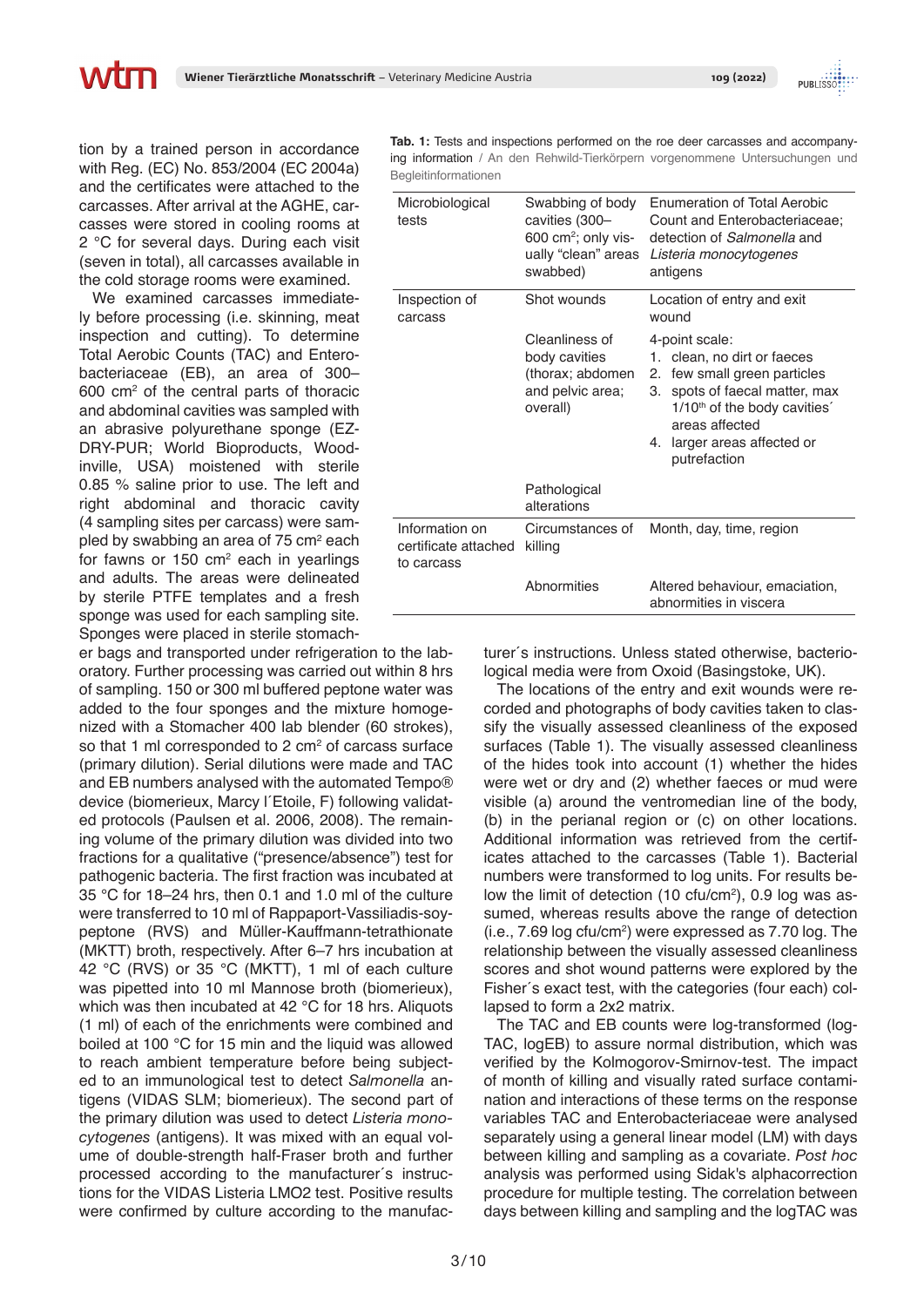calculated using Pearson's correlation coefficient. A multiple linear regression model was used, adding the two most important factors (from the LM). We calculated the total variance explained for both the LM and the regression model, which corresponds to the Eta² in the LM and to the R² in the regression model. We considered a p value below 5 % (p<0.05) as significant. All analysis was performed using IBM SPSS v24 (IBM, Armonk, NY, USA).

# **Results**

### **Location of shot wounds**

In 59.9 % of the carcasses, both entry and exit wounds were located in the cranial thorax, before the  $7<sup>th</sup>$  rib (wound pattern "a"). Wound channels within the rib cage but with at least one wound behind the  $7<sup>th</sup>$  rib were found in 103 (29.3 %) carcasses (type "b"). Perforation of both flanks was found in 13 (3.7 %) of the carcasses ("d"-type), while 25 (7.1 %) of the carcasses had one shot wound in the flank and the other in the rib cage ("c" type) (Table 2).

### **Cleanliness of skin/fleece and body cavities**

All fleeces were dry to moist, mud was present on the claws of some carcasses and faecal matter was detected around the ventromedian line of carcasses with "dirty" body cavities. As the ventromedian contamination matched with contamination of body cavities, no separate statistical analysis of the data was performed. More than 70 % of the carcasses fell in the two best categories for cleanliness of body cavity, (n=132 or 37.7 % in category 1 and n=123 or 34.6 % in category 2), with considerably fewer carcasses with "dirty" body cavities (28 or 7.9 % and 69 or 19.5 % for categories 3 and 4, respectively) (Table 2).

### **Additional information**

No abnormal behaviour before killing or abnormities in inner organs were reported on the certificates attached to any of the carcasses. Likewise, no carcass showed signs of emaciation or had swollen joints or signs of inflammation. This suggests either that such abnormities are seldom encountered in hunted wild game or that the first examination by trained persons is effective at removing suspect animals from the food chain.

Time from killing (as given on the certificate attached to the carcass) to sampling (which coincided with skin-

**Tab. 2:** Classification of roe deer carcasses by location of shot wounds and cleanliness of body cavities / Einteilung von Rehwild-Tierkörpern nach der Lage der Schusswunden und der Sauberkeit der Leibeshöhlen

|                          | Wound type                                                |                                                                                                                  |                            |                             |     |
|--------------------------|-----------------------------------------------------------|------------------------------------------------------------------------------------------------------------------|----------------------------|-----------------------------|-----|
|                          | a                                                         | b                                                                                                                | C                          | d                           | sum |
| Cleanliness <sup>a</sup> | <b>Both</b><br>wounds<br>before<br>$7th$ rib <sup>*</sup> | Both wounds<br>before the 13 <sup>th</sup><br>rib, with one or<br>both between<br>$7th$ and 13 <sup>th</sup> rib | one<br>wound**<br>in flank | two<br>wounds**<br>in flank |     |
|                          | 96                                                        | 36                                                                                                               | 0                          | ი                           | 132 |
| 2                        | 78                                                        | 37                                                                                                               | 6                          | 2                           | 123 |
| 3                        | 10                                                        | 10                                                                                                               | 5                          | 3                           | 28  |
| 4                        | 27                                                        | 20                                                                                                               | 14                         | 8                           | 69  |
| Total                    | 211                                                       | 103                                                                                                              | 25                         | 13                          |     |

<sup>a</sup> 1.. visually clean; 2.. few small green particles; 3.. spots of gastric or faecal matter, max 1/10<sup>th</sup> of the area of the affected body cavities; 4. larger areas affected or putrefaction; refers to thoracic + abdominal + pelvic cavity; \* cranial thorax; \*\* in the event of more than one hit, the most caudal wounds were considered; note that for statistical analysis, data were aggregated into four groups, as indicated by the vertical and horizontal lines in the centre of the table, and there was a statistically significant relation at p<0.001 / a 1.. mit freiem Auge sauber; 2.. vereinzelt grüne Partikel; 3.. Magen-Darm-Inhalt sichtbar, max. 1/10 der Oberflächen bedeckt; 4.. größere Bereiche betroffen oder Fäulnis; Bewertung bezieht sich auf die gesamten Körperhöhlen; \* kranialer Brustraum; \*\* bei mehr als einer Schussverletzung wurden die am weitesten caudal gelegenen Wunden gezählt; für die statistische Auswertung wurden die Daten in vier Gruppen zusammengefasst (senk- und waagrechte Linien in der Mitte der Tabelle), es ergab sich ein statistisch signifikanter Zusammenhang, p<0,001.

> ning, veterinary inspection and cutting, followed by deep-freezing of the packaged meat cuts) ranged from 1 day to 12 days, with a median and an average of 5 days; the 95<sup>th</sup> percentile was 10 days.

### **Detection of** *Salmonella* **sp. and** *Listeria monocytogenes*

*Salmonella* sp. (antigens) were not detected in any of the sample enrichments. *Listeria monocytogenes* (antigens) were detected in the enrichment cultures of 4.5 % (16/352) of samples.

### **Total Aerobic Counts and Enterobacteriaceae numbers on body cavities**

Total Aerobic Counts were in the range of 2.0–7.7, with a median of 5.5 and a mean of  $5.5\pm1.2$  log cfu/cm<sup>2</sup>. The corresponding numbers for Enterobacteriaceae were  $1.7-6.6$ ; 3.5 and  $3.6\pm1.3$  log cfu/cm<sup>2</sup>. According to the visually assessed cleanliness scores, Total Aerobic Counts were 5.0±1.3; 5.5±1.1; 6.1±0.5 and  $5.7\pm1.2$  log cfu/cm<sup>2</sup> for categories 1, 2, 3 and 4. The corresponding figures for Enterobacteriaceae were  $3.2\pm1.2$ ;  $3.7\pm1.3$ ;  $3.8\pm1.3$  and  $4.2\pm1.5$  log cfu/cm<sup>2</sup>.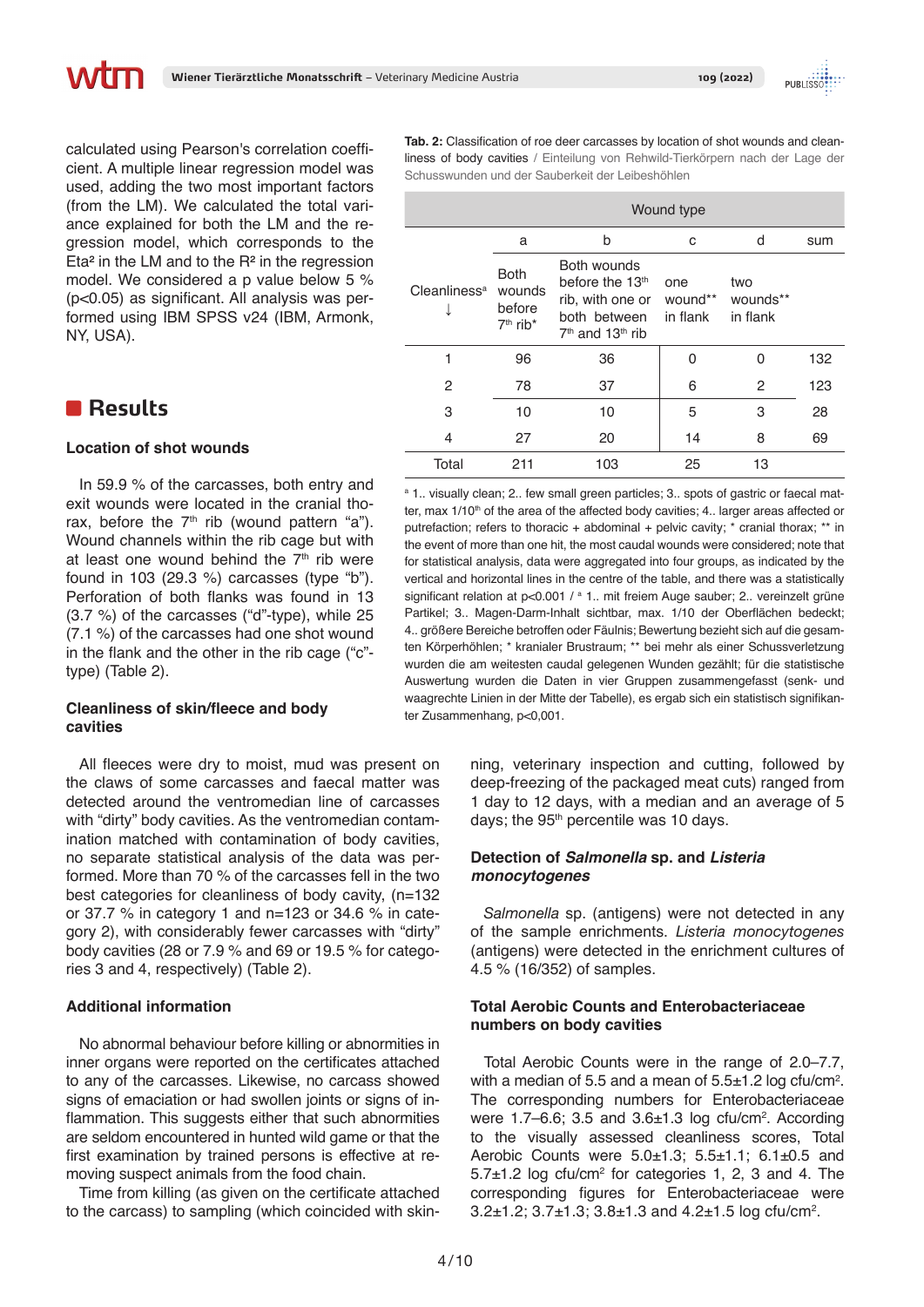

### **Relation of location of shot wounds and cleanliness scores**

Classification of the carcasses by shot wounds and cleanliness scores (thorax, abdomen and pelvic area combined) resulted in a 4x4 matrix (Table 2). We explored a possible relationship between location of shot wound and cleanliness by Fisher´s exact test, reducing data to a 2x2 matrix by combining the two "best" and the two "worst" categories each, i.e. scores (1,2) : (3,4) vs. wound patterns (a,b) : (c,d). There was a significant relation at p<0.001.

### **Significance of cleanliness scores, time from killing to testing and month of killing on Total Aerobic Counts and Enterobacteriaceae numbers**

For statistical analysis, we combined data of categories 3 and 4 from the visual cleanliness evaluation to produce three groups with balanced sample sizes (Table 3). As few roe deer (n=2) had been killed in September, we considered only the carcasses from roe deer killed in August and October, i.e. 350 specimens.

For Total Aerobic Counts, the LM resulted in a total variance explained of 32.6 %. The log TAC was most influenced by the number of days between killing and sampling (Eta²=13.7 %; p<0.001), month of killing (Eta²=2.4 %; p<0.001) and the overall assessment of cleanliness of body cavities (Eta²=3.0 %; p=0.006). No other factor and no interaction exceeded an impact of 1 % (Table 4). The mean contamination (logTAC) in month

**Tab. 4: The general linear model** / Ergebnisse der Analyse mittels allgemeinen linearen Modells

|                                                                    |               | LogTAC/cm <sup>2</sup> |         |                          | LogEB/cm <sup>2</sup> |         |                             |
|--------------------------------------------------------------------|---------------|------------------------|---------|--------------------------|-----------------------|---------|-----------------------------|
| Factor (source of<br>variance)                                     | df            | F<br>$(dferror=338)$   | p-value | Eta <sup>2</sup><br>(% ) | F<br>$(dferror=338)$  | p-value | Eta <sup>2</sup><br>$(\% )$ |
| Days from killing<br>to sampling                                   | 1             | 54.64                  | < 0.001 | 13.7                     | 23.11                 | < 0.001 | 6.4                         |
| Month of killing                                                   | 1             | 8.42                   | < 0.001 | 2.4                      | $<$ 1                 | 0.043   | 1.8                         |
| Visually rated<br>cleanliness of<br>body cavities                  | $\mathcal{P}$ | 5.25                   | 0.006   | 3.0                      | 3.18                  | 0.955   | < 0.1                       |
| Entry wound                                                        | 1             | $<$ 1                  | 0.403   | 0.2                      | 1.32                  | 0.251   | 0.4                         |
| Exit wound                                                         | 1             | $<$ 1                  | 0.368   | 0.2                      | $<$ 1                 | 0.439   | 0.2                         |
| Visually rated<br>cleanliness of<br>thoracic cavity                | $\mathcal{P}$ | 1.60                   | 0.203   | 0.9                      | $<$ 1                 | 0.624   | 0.3                         |
| Visually rated<br>cleanliness of<br>abdominal and<br>pelvic cavity | $\mathcal{P}$ | $<$ 1                  | 0.967   | < 0.1                    | $<$ 1                 | 0.517   | 0.4                         |

 $df = degrees of freedom / df = Freiheitsgrade$ 

**Tab. 3:** Data for the LM analysis / Übersicht zu den für die LM Analyse verwendeten Werten

|                                               |                                       | <b>Number of</b><br>carcasses<br>$(total = 350)$ |
|-----------------------------------------------|---------------------------------------|--------------------------------------------------|
| Month of killing                              | 8                                     | 219                                              |
|                                               | 10                                    | 131                                              |
| Entry wound <sup>1</sup>                      | Cranial of the<br>7 <sup>th</sup> rib | 261                                              |
|                                               | $\geq 7$ <sup>th</sup> rib            | 89                                               |
| Exit wound <sup>1</sup>                       | Cranial of the<br>$7th$ rib           | 221                                              |
|                                               | $\geq 7$ <sup>th</sup> rib            | 129                                              |
| Cleanliness of thoracic<br>cavity             | 1                                     | 230                                              |
|                                               | 2                                     | 95                                               |
|                                               | 3                                     | 25                                               |
| Cleanliness of abdominal<br>and pelvic cavity | 1                                     | 164                                              |
|                                               | $\overline{c}$                        | 118                                              |
|                                               | 3                                     | 68                                               |
| Cleanliness of body<br>cavities <sup>2</sup>  | 1                                     | 132                                              |
|                                               | 2                                     | 121                                              |
|                                               | 3                                     | 97                                               |

<sup>1</sup> in the event of more than one hit, only the most caudal wounds were considered;

2 highest score of the assessment of thoracal and abdominal and pelvic cavity;

note that the carcasses in the "worst" category 4 were assigned to category 3/ 1 bei mehr als einer Schusswunde pro Tier wurden die am weitesten caudal gelegenen Wunden gezählt;

2 schlechteste Einzelbewertung der Körperhöhlen;

die Tierkörper der "schlechtesten" Kategorie 4 wurden der Kategorie 3 zugeordnet

8 (5.10±1.21 logTAC/cm<sup>2</sup>) was significantly lower than that in month 10 (5.93±0.92 log-TAC/cm2 ). LogTAC values increased significantly (r=0.459; p<0.001) with time from killing to sampling (Fig. 1). A multiple linear regression model using the two most important factors "days between killing and sampling" and "month of killing" as predictors showed significant results for both (p<0.001) with a total variance explained of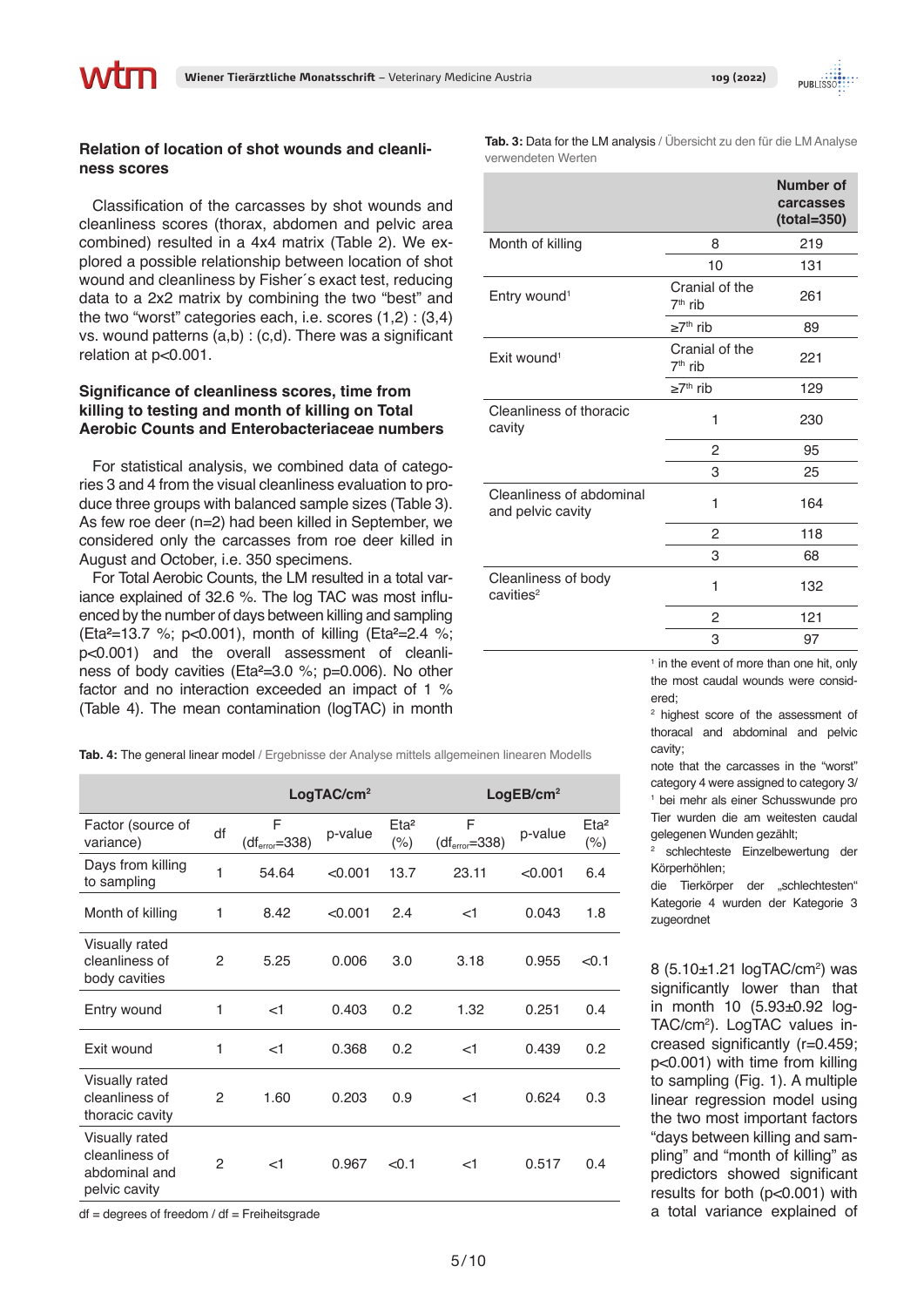VILLU



**Fig. 1:** Total Aerobic Counts and Enterobacteriaceae numbers (log cfu/cm<sup>2</sup>) on the surfaces of the body cavities of hunted roe deer, by month of killing and days from killing to sampling (meat cutting) (x axis) / Gesamtkeimzahlen und Enterobacteriaceen (log<sub>10</sub> kbE/cm<sup>2</sup>) auf den Oberflächen der Körperhöhlen von erlegtem Rehwild, gegliedert nach Monat der Erlegung und Dauer von der Erlegung bis zur Beprobung bzw. Fleischzerlegung, in Tagen (x-Achse)

27 % (a=1.77; b(days)=0.2; b(month)=0.3; r²=0.27). It indicated that logTAC increased by 0.2 log units per day.

For Enterobacteriaceae, the LM resulted in a total variance explained of 15.4 %. The logEB was most influenced by the number of days between killing and sampling (Eta $2=6.4$  %; p<0.001) and the month of killing (Eta<sup>2</sup>=1.8 %; p=0.043). No other factor and no interaction exceeded an impact of 1 % (Table 4).

# **Discussion**

### **Location of shot wounds**

In 59.9 % of the carcasses, both entry and exit wounds were located in the cranial thorax, before the

 $7<sup>th</sup>$  rib (wound pattern "a"), which means that the diaphragm or the adjacent abdominal organs were not affected by the bullet (Winkelmayer et al. 2005). Wound channels within the rib cage but with at least one wound behind the  $7<sup>th</sup>$  rib were found in 103 (29.3 %) of the carcasses (type "b") and perforation of both flanks in 13 (3.7 %) ("d"-type), whereas 25 (7.1 %) of the carcasses had one shot wound in the flank and the other in the rib cage ("c"-type) (Table 2).

Partial or complete abdominal shot wounds ("c" and "d" in Table 2) were recorded in 10.8 % of carcasses, which is at the lower range of results reported for various game species. In studies on carcasses from still hunts or non-specified hunts, the percentages of abdominal shots in wild boar range from 27 to 43 % (Avagnina et al. 2012; Mirceta et al. 2017; Staubmann 2017), are 39 % for chamois (Avagnina et al. 2012), are

logTAC = Total Aerobic Count, logEB = Enterobacteriaceae, in log cfu/cm<sup>2</sup> / logTAC = Aerobe Mesophile Keimzahl, logEB = Enterobacteriaceen, in  $log_{10}$  kbE/cm<sup>2</sup>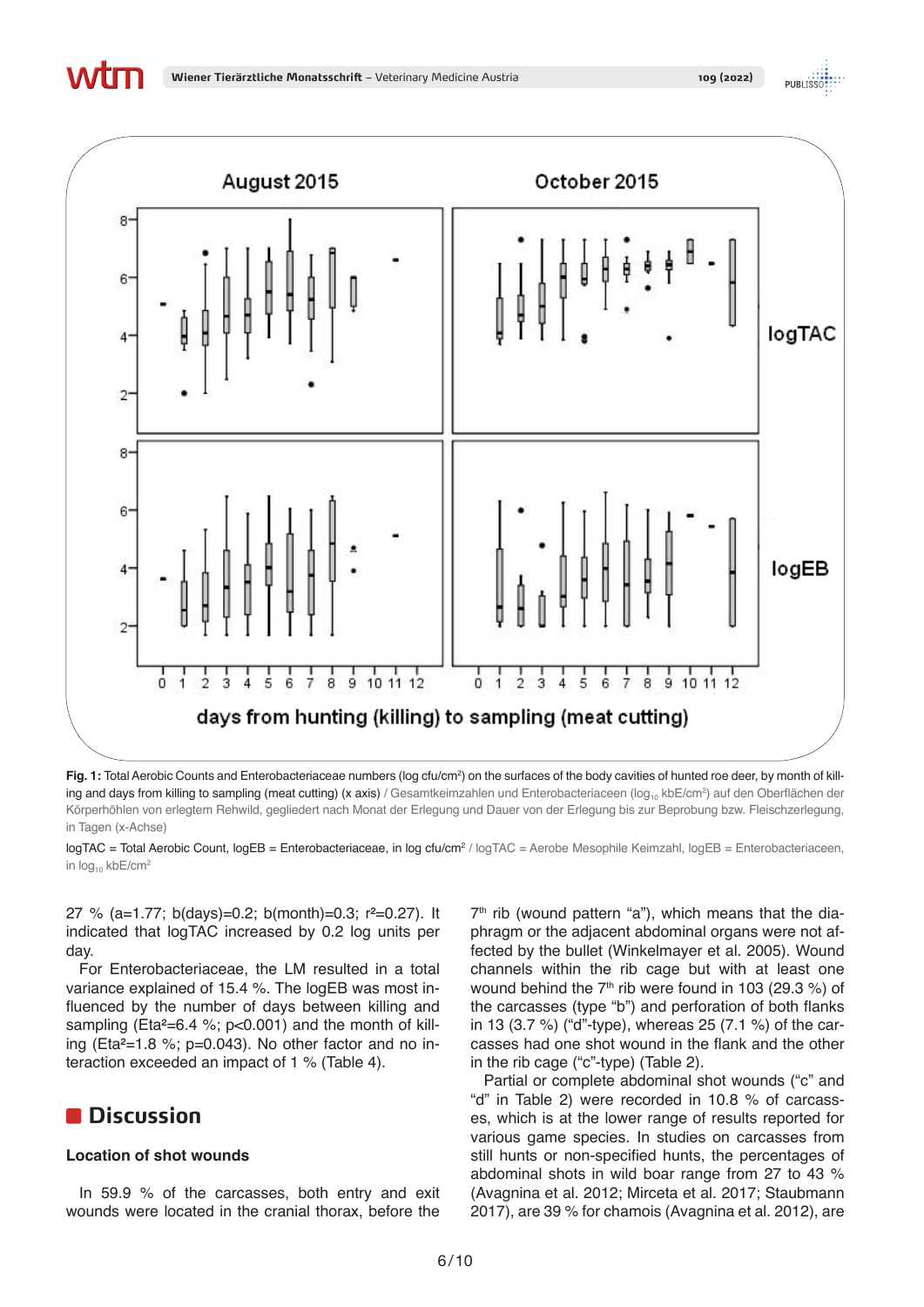9 to 49 % for red deer (Avagnina et al. 2012; Kennedy 2014; Staubmann 2017) and are 13.7 to 25 % for roe deer (Atanassova et al. 2008; Avagnina et al. 2012; Herbsthofer 2019).

### **Time from killing to sampling (cutting)**

The average time from killing to sampling/cutting was 5 days, which is in good agreement with studies on various game species in the same establishment in 2017– 2019 (Staubmann 2017; Herbsthofer 2019) but shorter than reported for a larger dataset on wild game, with a median of 8 days and a  $95<sup>th</sup>$  percentile of 14 days (Paulsen et al. 2015). It is unclear whether the short period from killing to processing was due to a change in collecting and transport logistics or because of a higher seasonal demand for game meat.

Practically all carcasses had been stored in local cooling rooms, from where they were collected by refrigerated trucks from the AGHE. As we did not measure the temperatures in these local (private) cooling rooms, we cannot exclude the possibility that not only time but rather the time-temperature profiles along the game meat chain had an impact on the development of contaminant bacteria (Kennedy 2014; Paulsen et al. 2015).

### **Detection of** *Salmonella* **sp. and** *Listeria monocytogenes*

The absence of *Salmonella* sp. in roe deer samples was not unexpected, as this pathogen seems to occur rarely in wild ruminants (Gill 2007) and more recent studies failed to detect it in the faeces (0/239; Obwegeser et al. 2012) or on the muscle surfaces (0/162, Atanassova et al. 2008; 0/219, Avagnina et al. 2012; 0/64, Branciari et al. 2020) of wild ruminants. The situation in wild boars is somewhat different, as *Salmonella* was isolated from 1.4 % of skin and 1.9 % of meat samples (Mirceta et al. 2017).

The frequency of samples positive for *Listeria monocytogenes* is expected to increase along the game meat chain, from evisceration to cutting (Atanassova et al. 2008; Obwegeser et al. 2012), due to contamination events (contact with other carcasses, personnel, cooling room equipment). Although *Listeria monocytogenes* had not been detected in faecal samples (0/239; Obwegeser et al. 2012), it was expected that the prevalence on muscle surfaces ranged from 0/219 (Avagnina et al. 2012) to 4.9 % (Atanassova et al. 2008) soon after evisceration. As our samples were taken at a later processing stage, after some days of cold storage, the prevalence of 4.5 % was lower than expected. However, there was considerable variation in the frequency of detection between the seven sampling sessions (in chronological order): 6/30, 1/40, 0/40, 5/50, 1/60, 1/72 and 2/60. This might be attributable to the different origins of the carcasses (range of storage conditions provided by the different collecting points and local cooling facilities).

### **Total Aerobic Counts and Enterobacteriaceae numbers on body cavities**

Based on previous studies on Total Aerobic Counts on surfaces of body cavities of hunted roe deer (Paulsen et al. 2003), we established the categories ≤6 and  $>6$  log cfu/cm<sup>2</sup> to distinguish carcasses in hygienically acceptable condition from those in an (early-) spoilage condition. According to this categorization, 128/352 carcasses (36.4 %) were in an early-spoilage condition. TACs on 12 carcasses exceeded 7 log cfu/ cm<sup>2</sup>, indicative of apparent spoilage (limit derived from Dainty & Mackey 1992). Although the log-numbers of TAC and EB tended to be higher in samples from body cavities with visible contamination, the differences between means were small and standard deviations large, which impaired the power of visual scores to predict total aerobic bacteria counts on the surfaces. However, there is a relationship between visible contamination of venison surfaces and bacterial numbers (e.g., Deutz et al. 2000, 2006; Paulsen et al. 2003).

We observed an increase in numbers of bacteria with duration from killing to sampling (cutting), which was not unexpected during the cold storage of carcasses (Bauer & Smulders 2015). Additional factors may influence bacteria growth, such as ambient temperature and humidity and intrinsic properties such as pH and the water activity of the meat surfaces (Bauer & Smulders 2015). If the carcasses at the AGHE are not strictly processed in a first-in first-out regime, the time from killing to cutting can range from 1 to >21 days (Paulsen et al. 2015). It can be argued that carcasses are still in-fur, protecting most meat surfaces from contamination, whilst the non-covered surfaces are prone to contamination. However, some venison cuts at the retail stage show high numbers of spoilage or hygiene indicator bacteria (Membré et al. 2011) that would probably not be tolerated in beef or pork. At skinning, soiled or moist fleece constitutes a further risk for the contamination of the fresh meat surfaces. Although most the furs of the roe deer carcasses were moist, there was little to no contamination by dirt or faeces, as is not infrequent in slaughter cattle from the same regions (Karhan et al. 2020).

The higher bacterial numbers in October were somewhat unexpected as the average temperatures in this month were not unusually high, whereas the temperatures in August were considerable higher than expected (ZAMG 2015).

It is hard to compare our results with those of other studies as some authors studied the exposed adductor muscles of the hind limb (Deutz et al. 2000; Avagnina et al. 2012) or freshly exposed meat surfaces after skinning (Kennedy 2014). The size of sampling areas was comparable to that used by Kennedy (2014) for red deer and Mirceta et al. (2017) for wild boar but larger than in other studies (e.g. Atanassova et al. 2008; Avagnina et al. 2012; Obwegeser et al. 2012). If une-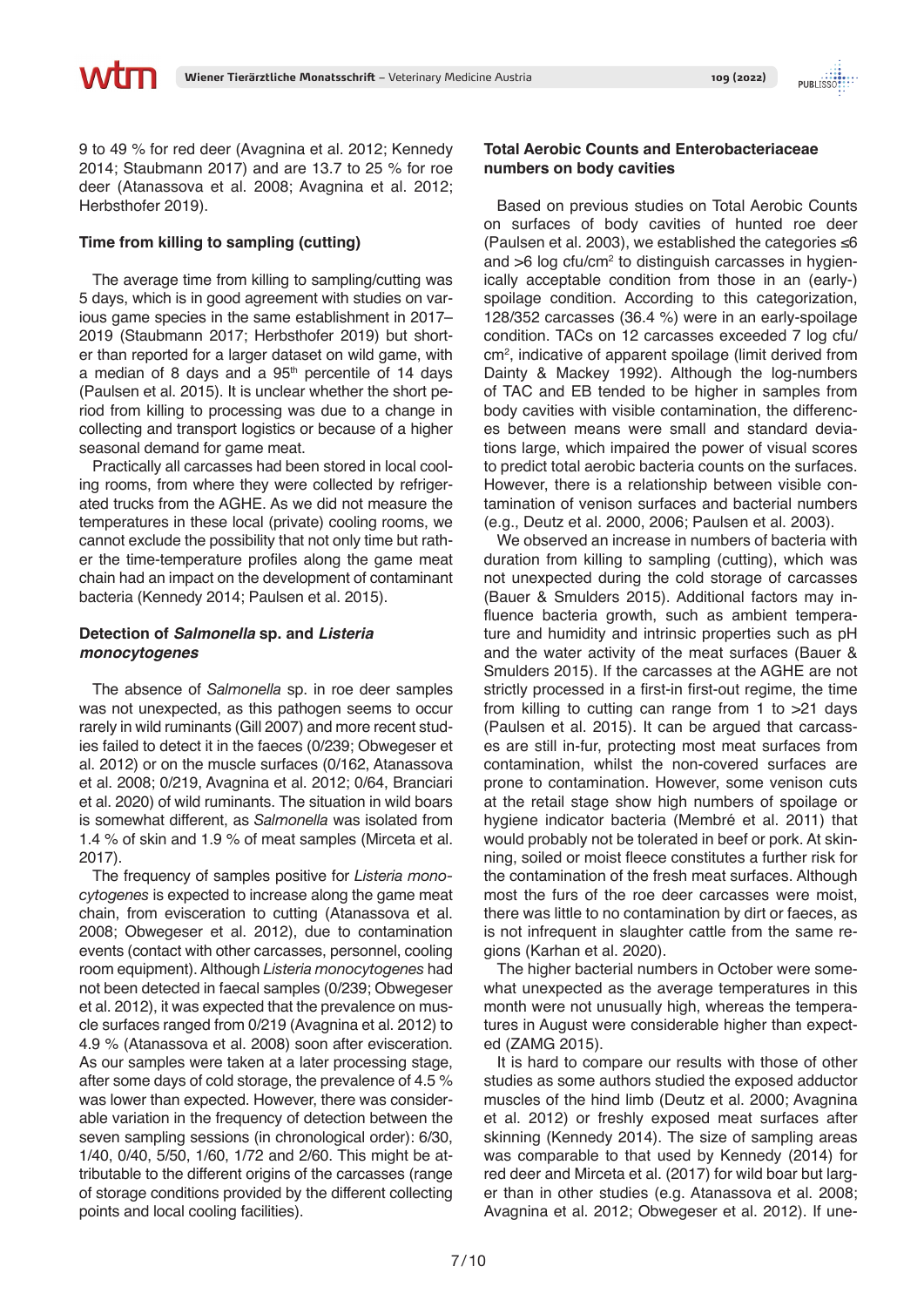ven distribution of bacteria or low levels of contamination are suspected, large sampling areas should ensure a representative sampling technique (Gill et al. 2001). Likewise, the time from killing to sampling ranged from  $<$ 1 to max. 3 days in most studies, whereas it was  $>$ 3 days for 69 % of the carcasses in our study; this issue was also apparent in the subsequent LM analysis. Even in a region with similar hunting traditions, the pathways from killing to cutting can show considerable variations in terms of number of transports per carcass, ranging from 1 (directly from the hunt to AGHE) to 3 (from hunt to local cooling room, then to approved collecting sites and finally to AGHE), resulting in a variety of time-temperature combinations (Paulsen et al. 2015). In some studies, the pathway from killing to cutting is well characterized (Kennedy 2014), which can help to identify the major factors contributing to the bacterial contamination of wild game carcasses. More recently, Mirceta et al. (2017) studied wild boar carcasses at AGHEs and identified factors (with a focus on evisceration and skinning) that contribute to the contamination of wild boar carcasses.

### **Relation of location of shot wounds and cleanliness scores**

We observed a significant relation for wound channels before the 13<sup>th</sup> rib and the presence of no or minor visible contamination, although there was no perfect agreement. Even a wound channel before the  $7<sup>th</sup>$ rib (i.e. before the most cranial part of the diaphragm) can perforate the oesophagus and result in the efflux of ruminal content. Although one could expect that wounds between the  $7<sup>th</sup>$  and the 13<sup>th</sup> rib would inflict the liver or the *reticulum*, this most likely will happen only when the wound is in the mid to ventral part of the thorax. Due to the convex shape of the *cupula diaphragmatica*, wounds near the spine behind the 7<sup>th</sup> rib can leave the diaphragm intact (see also Winkelmayer et al. 2005). Finally, contamination can occur during evisceration, when formerly intact bowels or stomachs are inadvertently punctured. If at least one flank was wounded (38 carcasses), the odds of contamination of the body cavities (i.e. cleanliness scores of 3 and 4) were 30/38 (0.79), whereas they were 67/314 (0.21) when the flanks were not wounded. Herbsthofer (2019) reported similar findings in roe deer.

In studies of the hygienic condition of wild game carcasses, it is more common to compare the location of shot wounds and bacterial surfaces numbers. Bacterial numbers on carcasses with "abdominal shots" are higher than those on carcasses with "expert" shots. The differences between bacterial numbers according to shot wound category are sometimes small (e.g. for Total Aerobic Count 0.4–0.6 log cfu; Avagnina et al. 2012; Mirceta et al. 2017) and not always significant (Deutz et al. 2000, 2006; Mirceta et al. 2017), leading to the conclusion that other processing factors

may overshadow the effect of the location of the shot wounds (Mirceta et al. 2017) or that the counts might be influenced by the interaction of two or more factors. The comparison of visually assessed cleanliness and shot wound location may help explain this finding, insofar as the literature usually does not explicitly address the combination of "expert" shot wounds and the presence of visual contamination. The carcasses in such a condition should not be disregarded: we found 37/211 carcasses with shot wounds before the  $7<sup>th</sup>$  rib to be in contamination classes 3+4 and 30/103 carcasses with shot wounds between the  $7<sup>th</sup>$  and the 13<sup>th</sup> rib in contamination classes 3+4 (Table 2).

### **Overall significance of results**

This study is not the first attempt to identify the factors that significantly contribute to the microbiological condition of wild game carcasses. Unlike other works (Deutz et al. 2006; Atanassova et al. 2008; Avagnina et al. 2012; Mirceta et al. 2017), we neither collected data from questionnaires or special shooting reports nor personally observed the hunting and in-field dressing but used only the data available during meat inspection. We had less information than other studies but this exactly reflected the level of information available in game handling establishments. In addition, studies with the active participation of hunters or the observation of their work in the field can introduce bias if hunters behave differently than usual. Our results confirm the association of abdominal shot wounds with visually assessed cleanliness of body cavities of roe deer, while also demonstrating the effect of the time from killing to cutting on the bacterial numbers on the exposed muscle surfaces of the carcass. This factor can be highly variable and – together with the temperatures in cooling facilities – needs to be taken into account in studies of the importance of hygiene practices or deficiencies on the number of bacteria on exposed carcass surfaces.

### **Acknowledgment**

The study was supported by the "Verein Grünes Kreuz", Vienna, Austria. Thanks are due to Erich Schopf for technical assistance.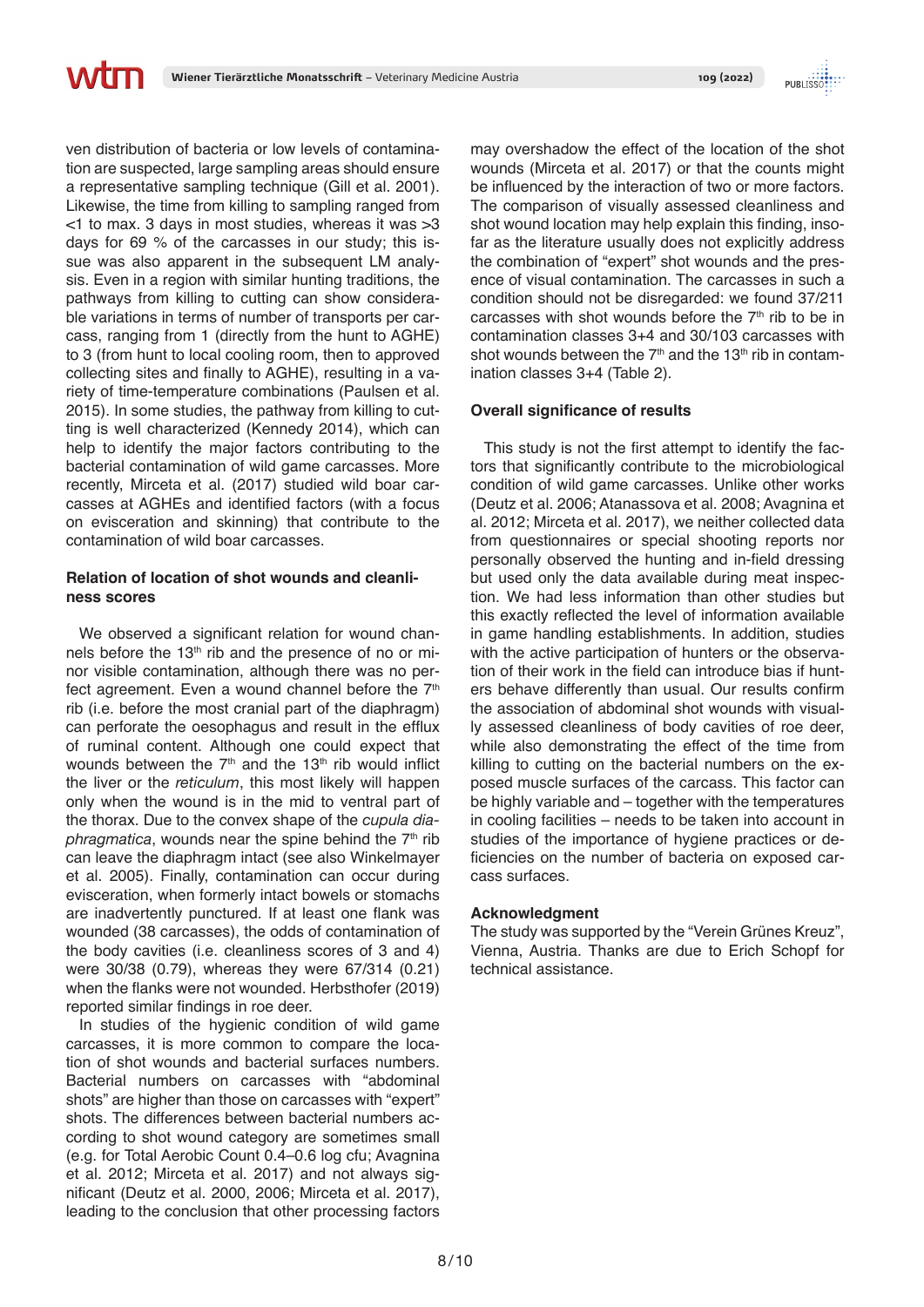### **Fazit für die Praxis**

Bei der Untersuchung von 352 Rehwild-Tierkörpern in einem zugelassenen Wildbearbeitungsbetrieb konnte ein statistisch signifikanter Zusammenhang von abdominalen Schusswunden und der visuell beurteilten Verschmutzung von Brust- und Bauchhöhle nachgewiesen werden. Für die Höhe der Gesamtkeimzahlen und Enterobacteriaceenzahlen in den Körperhöhlen war aber vorrangig die Dauer von der Erlegung bis zur Beprobung bzw. Fleischzerlegung entscheidend. Damit ist die Höhe der bakteriellen Kontamination von Rehwild-Tierkörpern nicht nur von den Bedingungen der Primärproduktion und damit der traditionellen Wildbrethygiene abhängig, sondern auch von der Dauer der nachfolgenden Kühlung. Dass *Salmonella* (-Antigen) in keiner der Proben nachgewiesen wurde, deckt sich mit Angaben aus der Literatur, nachdem dieses Pathogen bei (Wild-)Wiederkäuern selten auftritt. Das Vorkommen von *Listeria monocytogenes* kann durch Kontaminationsereignisse während Transport und Kühllagerung bedingt sein, was in weiteren Studien abgeklärt werden könnte.

# **References**

- Atanassova V, Apelt J, Reich F, Klein G. Microbiological quality of freshly shot game in Germany. Meat Sci. 2008;78(4):414–419. DOI: 10.1016/j.meatsci.2007.07.004
- Avagnina A, Nucera D, Grassi MA, Ferroglio E, Dalmasso A, Civara T. The microbiological conditions of carcasses from large game animals in Italy. Meat Sci. 2012;91(3):266–271. DOI:10.1016/j. meatsci.2012.01.025
- Bauer A, Smulders FJM. Tierproduktion und veterinärmedizinische Lebensmittelhygiene: ein synoptisches Lehrbuch. 2<sup>nd</sup> ed. Wageningen: Wageningen Academic Publishers; 2015.
- Branciari R, Onofri A, Cambiotti F, Ranucci D. Effects of Animal, Climatic, Hunting and Handling Conditions on the Hygienic Characteristics of Hunted Roe Deer (*Caprelous capreolus* L.). Foods. 2020;9:1076. DOI: 10.3390/foods9081076
- Dainty RH, Mackey BM. The relationship between the phenotypic properties of bacteria from chill-stored meat and spoilage processes. J Appl Bacteriol. 1992;73 (Suppl.):103–114. DOI:10.1111/j.1365-2672.1992.tb03630.x
- Deutz A, Fuchs K, Pless P, Deutz-Pieber U, Köfer J. Hygienerisiken bei Wildfleisch – Oberflächenkeimgehalte und humanpathogene Keime. Fleischwirtschaft. 2000;80:106–108.
- Deutz A, Völk F, Pless P, Fötschl H, Wagner P. Wildfleischhygienische Aspekte zu Stöberjagden auf Rot- und Rehwild. Arch Lebensmittelhyg. 2006;57:197–202.
- Gill CO, Badoni M, McGinnis JC. Microbiological Sampling of Meat Cuts and Manufacturing Beef by Excision or Swabbing. J Food Prot. 2001;64(3):325–334. DOI:10.4315/0362-028x-64.3.325
- Gill CO. Microbiological conditions of meats from large game animals and birds. Meat Sci. 2007;77(2):149–160. DOI:10.1016/j. meatsci.2007.03.007
- Herbsthofer M. Untersuchung zu End-pH-Werten im Fleisch (Rückenmuskel) und zur visuell beurteilbaren Sauberkeit der Leibeshöhlen von erlegtem, ausgeweidetem Rehwild [Diploma Thesis]. Vienna: University of Veterinary Medicine Vienna; 2019.
- Hoffman LC, Wiklund E. Game and venison meat for the modern consumer. Meat Sci. 2006;74(1):197–208. DOI:10.1016/j. meatsci.2006.04.005
- Hoffman LC, Cawthorn D-M. What is the role and contribution of meat from wildlife in providing high quality protein for consumption? Anim Front. 2012;2:40–53. DOI:10.2527/af.2012-0061
- Karhan M, Troxler J, Paulsen P. Sauberkeit von Schlachtrindern Ergebnisse einer Pilotstudie aus Österreich. Wien Tierarztl Monat - Vet Med Austria. 2020;107: 40–48.
- Kennedy TG. A process capability study to establish process hygiene microbiological criteria for wild venison at an Irish game handling establishment. In: Paulsen P, Bauer A, Smulders FJM, editors. Trends in game meat hygiene. Wageningen: Wageningen Academic Publishers; 2014. p. 251–263. DOI:10.3920/978-90-8686-238-2\_21
- Lawrie RA, Ledward D. Lawrie's Meat Science. 7th ed. Cambridge: Woodhead Publishing Limited; 2016. p. 464.
- Membré J, Laroche M, Magras C. Assessment of levels of bacterial contamination of large wild game meat in Europe. Food Microbiol. 2011;28(5):1072–1079. DOI:10.1016/j.fm.2011.02.015
- Mirceta J, Petrovic J, Malesevic M, Blagojevic B, Antic D. Assessment of microbial carcass contamination of hunted wild boars. Eur J Wildl Res. 2017;63: 37. DOI:10.1007/s10344-017-1096-3
- Obwegeser T, Stephan R, Hofer E, Zweifel C. Shedding of foodborne pathogens and microbial carcass contamination of hunted wild ruminants. Vet Microbiol. 2012;159(1–2):149–154. DOI:10.1016/j. vetmic.2012.03.031
- Paulsen P, Hilbert F, Winkelmayer R, Mayrhofer S, Hofbauer P, Smulders FJM. Zur tierärztlichen Fleischuntersuchung von Wild dargestellt an der Untersuchung von Rehen in Wildfleischbearbeitungsbetrieben. Arch Lebensmittelhyg. 2003;54:137–140.
- Paulsen P, Winkelmayer R. Seasonal variation in the microbial contamination of game carcasses in an Austrian hunting area. Eur J Wildl Res. 2004;50:157–159. DOI:10.1007/s10344-004-0054-z
- Paulsen P, Schopf E, Smulders FJM. Enumeration of total aerobic bacteria and *Escherichia coli* in minced meat and on carcass surface samples with an automated most-probable-number method compared with colony count protocols. J Food Prot. 2006;69(10):2500–2503. DOI:10.4315/0362-028x-69.10.2500
- Paulsen P, Borgetti C, Schopf E, Smulders FJM. Enumeration of Enterobacteriaceae in various foods with a new automated most-probable-number method compared with petrifilm and international organization for standardization procedures. J Food Prot. 2008;71(2):376–379. DOI: 10.4315/0362-028X-71.2.376
- Paulsen P. Hygiene and microbiology of meat from wild game: an Austrian view. In: Paulsen P, Bauer A, Vodnansky M, Winkelmayer R, Smulders FJM, editors. Game meat hygiene in focus: microbiology, epidemiology, risk analysis and quality assurance.